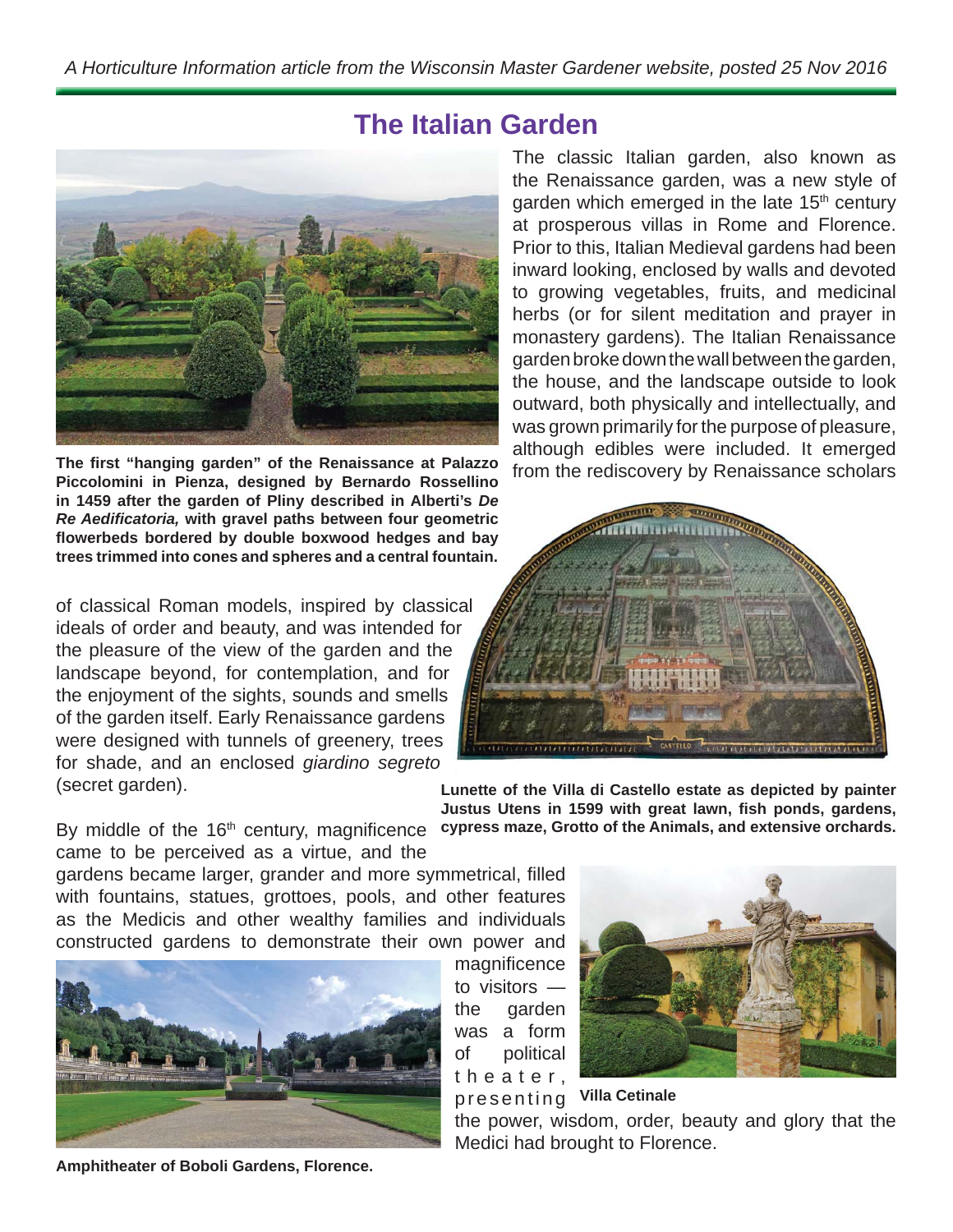Traditional Italian gardens are formal in design, with symmetrical, geometric beds in squares, rectangles or triangles, eschewing the curves and sweeps common to English borders. The villa is treated as a feature of the garden, usually the central view, but the view from the windows and doors of the villa is just as important. Order and balance are the design goals, illustrating man's power over nature. The plants manicured into geometric hedges or topiaries (plants shaped, trimmed and pruned into amusing shapes) are evergreens, so the predominant color is green — although the foliage of the shrubs or trees comes in a wide array of shades from light to dark green, as well as some in silver, bronze, or gold.



**Italian Renaissance Garden at Hamilton Gardens, New Zealand.**



**Evergreen plants of a variety of shades of green, silver, bronze or gold are manicured into geometric shapes.**

Boxwood (*Buxus* spp.), Italian cypress (*Cupressus sempervirens*), laurel, yew, rosemary, and junipers are some of the most common species. These plants are also used to delineate garden rooms — each with its own special view — and serve as a backdrop for statues and fountains. Of course this requires a lot of labor to maintain the precise shapes of plants that want to keep growing in a more natural form!



**Maintaining the precise, geometric shapes of the plants in Italian gardens requires frequent shearing.**

Since the garden is considered an extension of the home, it is decorated in the same manner, with plenty of humorous or graceful art. Sculptures of Roman gods, goddesses and heroes of ancient legends are



**Statues of gods and heroes (L to RC at Boboli Gardens) are common, with animals, such as lions (R), less common.**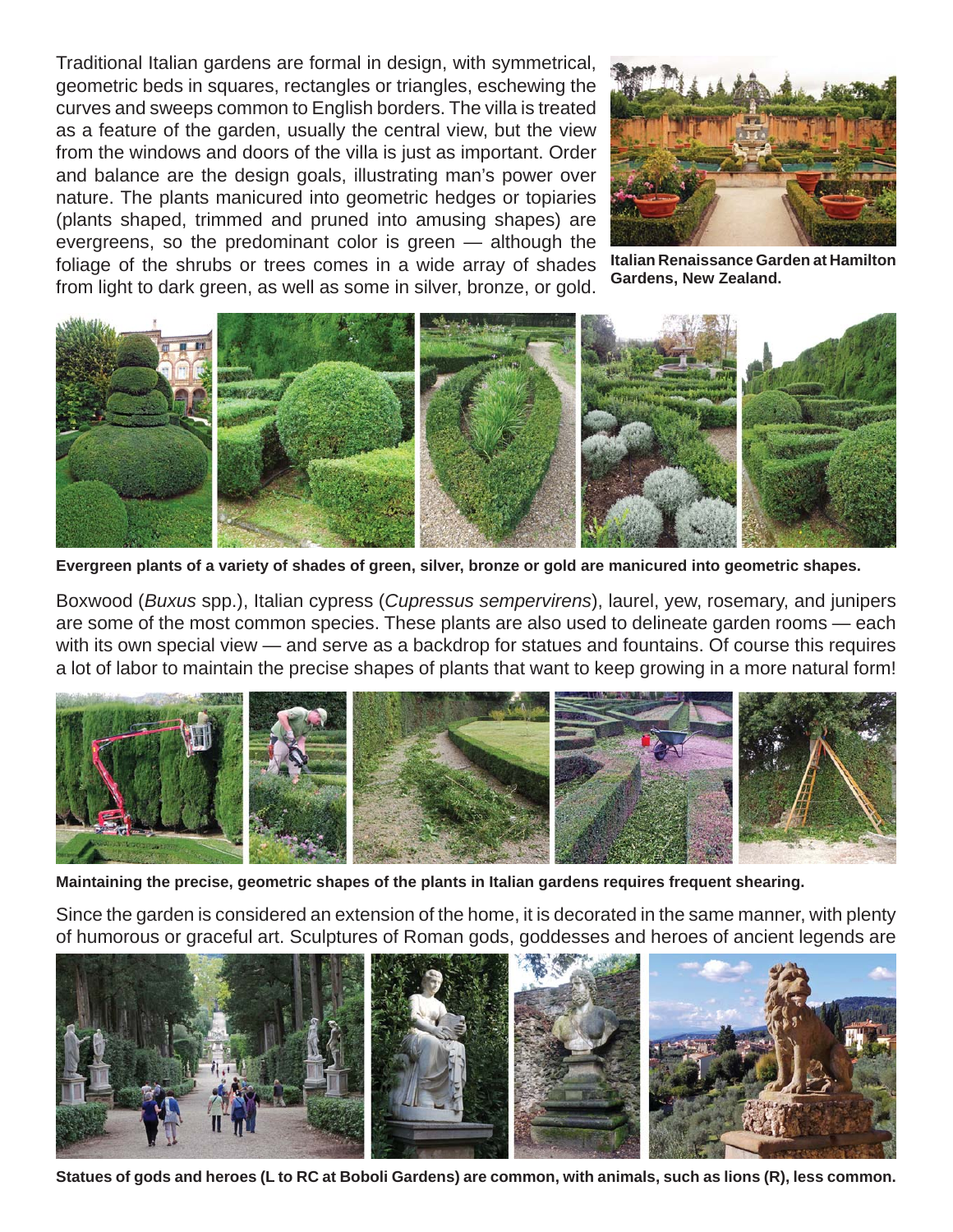common. Lemon trees in terra cotta pots are a common decoration for the patio or seating areas, and larger collections of citrus are often set out on lawns for the growing season (and are moved into purpose-bulit *limonaie* (lemon houses; singular = *limonaia* when the weather turns cold as they are not frost hardy). Fruit trees are often trained as arches or over pergolas, or espaliered against a south-facing



**Citrus trees in terra cotta pots at Giardino di Castello (L), Villa Vico Bella (LC), Villa Gamberaia (RC), and with MGV Sue R. at Villa della Pertraia (R).**

wall for early ripening of the fruit. Italian gardens generally lack flowers; if they are included it is usually in bunches scattered in different areas or in densely planted beds surrounding a tall central plant or statue. Stone or gravel walkways, patios and walls are signature elements of the Italian garden, rather than the expansive lawns that English gardens include. Walls and other structures are frequently covered with trellised vines such as ivy, honeysuckle, or climbing roses, and pergolas, porticos and pavilions are draped with flowering climbers including wisteria or grapes.

Villas were sited on hilltops in the countryside or slopes of a mountain, which not only provides exceptional views, but also cooling breezes and respite from malaria that occurred in the valleys (and unintendedly, isolation from the plague that decimated towns and cities below). Because of the sloped site, the gardens are laid out on several levels, or terraces, connected by paths and short flights of steps, offering

## **Characteristic Features of the Italian Garden**

- Principle of imposing order over nature
- **Symmetry & axial geometry**
- An expansive vista
- Very formal lines that intersect
- Geometrically patterned beds
- Primarily evergreens for texture, shape
- Designed to be inspiring all year round
- **Few flowers**
- Green is the dominant color
- Backdrop for sculpture
- Historic themes
- Contrast of sun and shade
- Shady walkways
- Water features
- Steps, urns and balustrades



**Looking down the baroque stairway from the Belvedere loggia at Giardino Bardini (L); looking down from the Romitorio toward the Villa at Villa Cetinale (LC); entering one of the garden rooms at Villa Vico Bello (RC); sculpture of Paris and Helen by Vincenzo de' Rossi in the Great Grotto at Boboli Gardens (R).**